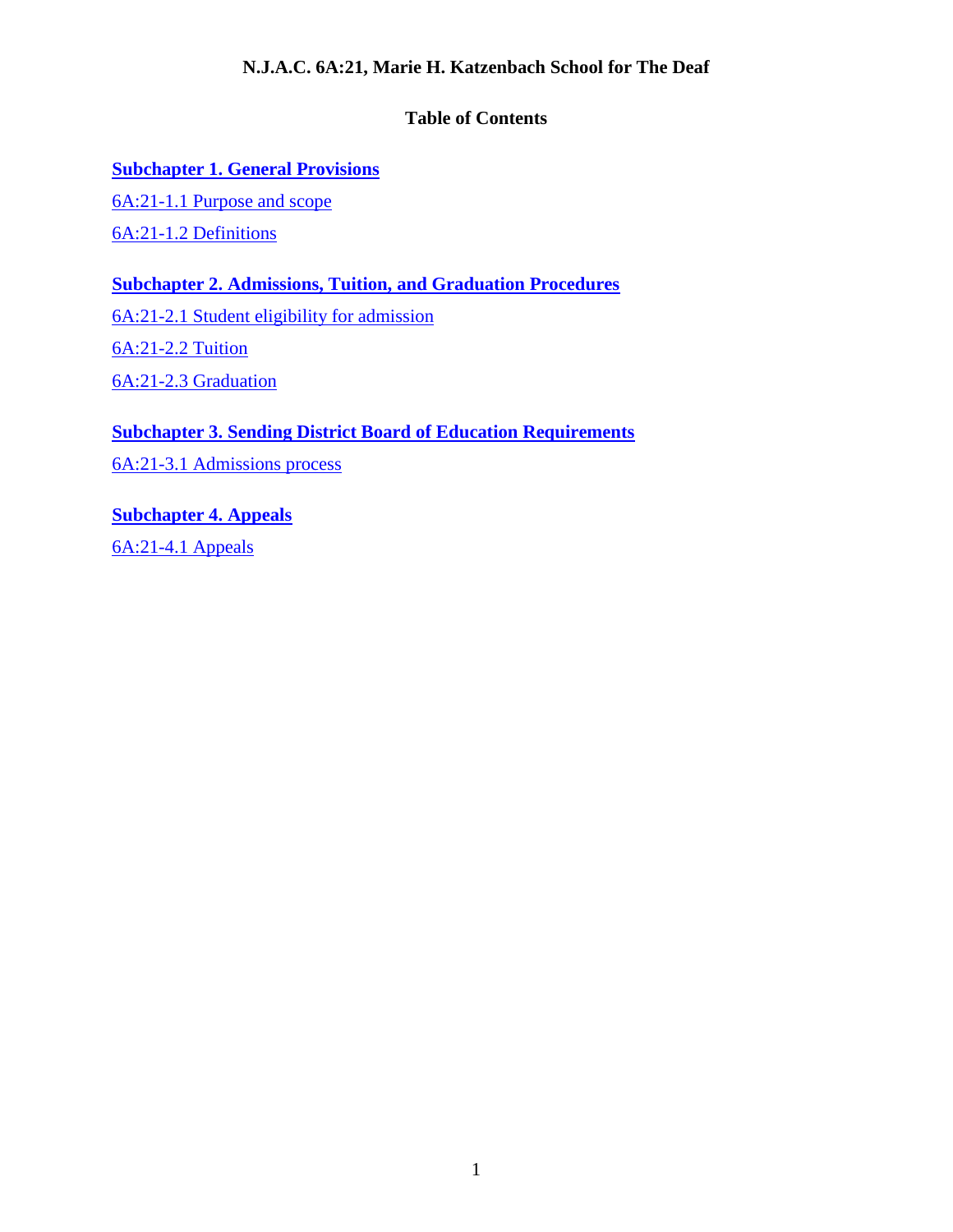#### **Chapter 21. Marie H. Katzenbach School for The Deaf**

#### **Subchapter 1. General Provisions**

#### <span id="page-1-1"></span><span id="page-1-0"></span>**6A:21-1.1 Purpose and scope**

- (a) This chapter provides the rules regarding eligibility, admission, and graduation of students at the Marie H. Katzenbach School for the Deaf (Katzenbach School) in accordance with N.J.S.A. 18A:61-1 et seq. The rules also provide for an appeals process if a student is refused admission to the Katzenbach School.
- (b) The rules govern district boards of education that apply to enroll students at the Katzenbach School.

#### <span id="page-1-2"></span>**6A:21-1.2 Definitions**

The following words and terms shall have the following meaning when used in this chapter, unless the content clearly indicates otherwise.

"Marie H. Katzenbach School for the Deaf" or "Katzenbach School" means the State-operated residential and day education facility that provides instruction for auditorily impaired students in the following areas: early intervention, preschool through high school, and vocational education.

"Residential student" means a student who boards at the Katzenbach School Monday through Thursday during the school year.

"Sending district board of education" means a district board of education that applies to, or sends a student to, the Katzenbach School.

"Student" means an auditorily impaired (deaf or hard-of-hearing) person of suitable age and capacity for instruction and services, who is a legal resident of the State and not over 21 years of age.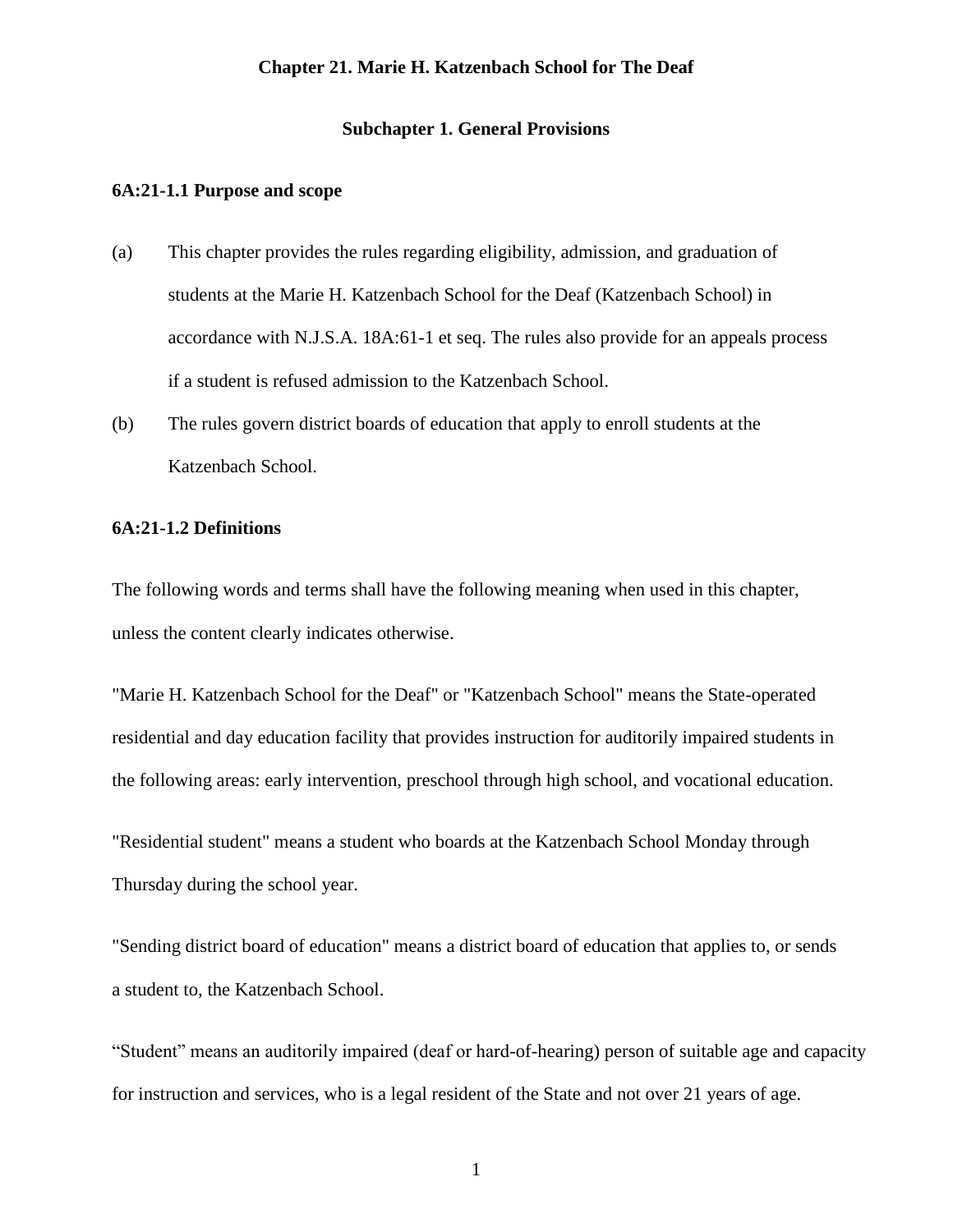## **Subchapter 2. Admissions, Tuition, and Graduation Procedures**

## <span id="page-2-1"></span><span id="page-2-0"></span>**6A:21-2.1 Student eligibility for admission**

- (a) A student age three through 21 shall be eligible to attend the Katzenbach School based on the following criteria:
	- 1. All students shall be classified, in accordance with N.J.S.A. 18A:46-8 and as defined in N.J.A.C. 6A:14-3.5, as auditorily impaired, preschool-disabled, or multiply disabled with an auditory deficit.
	- 2. Students shall have a residence other than the Katzenbach School on days when the school is not in operation, including weekends.
- (b) No eligible student who is domiciled in New Jersey shall be denied admission due to the enrollment of out-of-State students.

## <span id="page-2-2"></span>**6A:21-2.2 Tuition**

- (a) The education provided at the Katzenbach School shall be provided at no expense to auditorily impaired children or their parents or guardians if:
	- 1. The parents or guardians reside in the State;
	- 2. The student is domiciled within the State; or
	- 3. The student resides in the home of another person domiciled within the State and is supported gratis by that person as if the student were that person's own child, subject to the requirements of N.J.S.A. 18A:38-1.b.
- (b) The Commissioner shall establish the tuition rate charged to out-of-State students.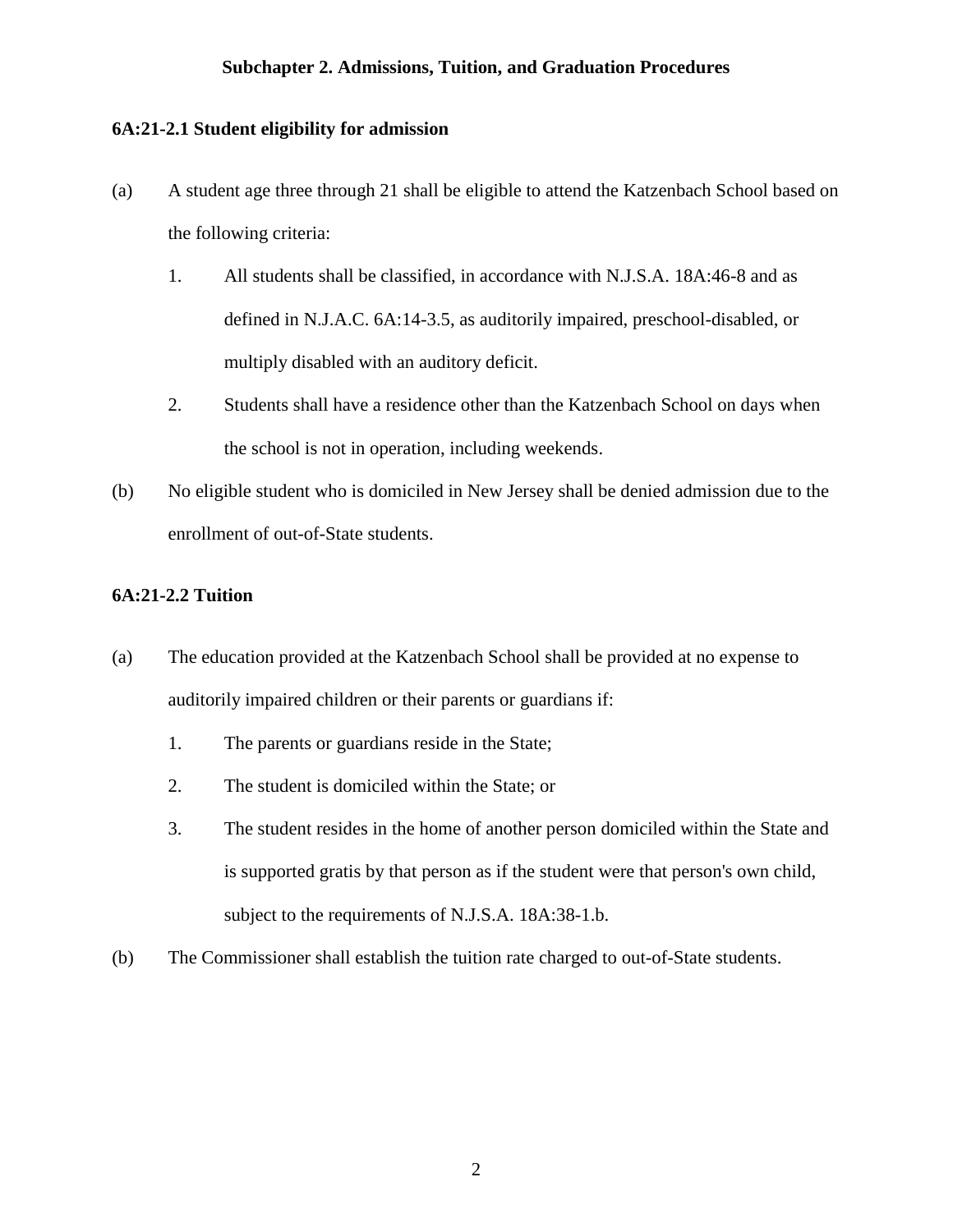## <span id="page-3-0"></span>**6A:21-2.3 Graduation**

- (a) An enrolled student who completes the high school program at the Katzenbach School and who has satisfied the high school graduation requirements according to N.J.A.C. 6A:8-5.1 and 6A:14-3.7(e)9 and 4.11 shall be eligible for a State-endorsed high school diploma.
	- 1. The student shall have the choice of receiving the State-endorsed high school diploma of the Katzenbach School or the sending district board of education, pursuant to N.J.A.C. 6A:14-4.11(c).
- <span id="page-3-1"></span>(b) All student records shall be maintained in accordance with N.J.A.C. 6A:14-7.9.

## **Subchapter 3. Sending District Board of Education Requirements**

## <span id="page-3-2"></span>**6A:21-3.1 Admissions process**

- (a) The sending district board of education shall apply for a student's admission to the Katzenbach School by submitting a completed application form that includes:
	- 1. Information regarding the student and the school district; and
	- 2. Copies of the student's individualized education program and other supporting documentation as determined and requested by the Katzenbach School.
- (b) The Katzenbach School superintendent shall notify the parent/guardian and sending district board of education regarding the disposition of the student's application within 30 calendar days of the application's receipt.

## **6A:21-3.2 (Reserved)**